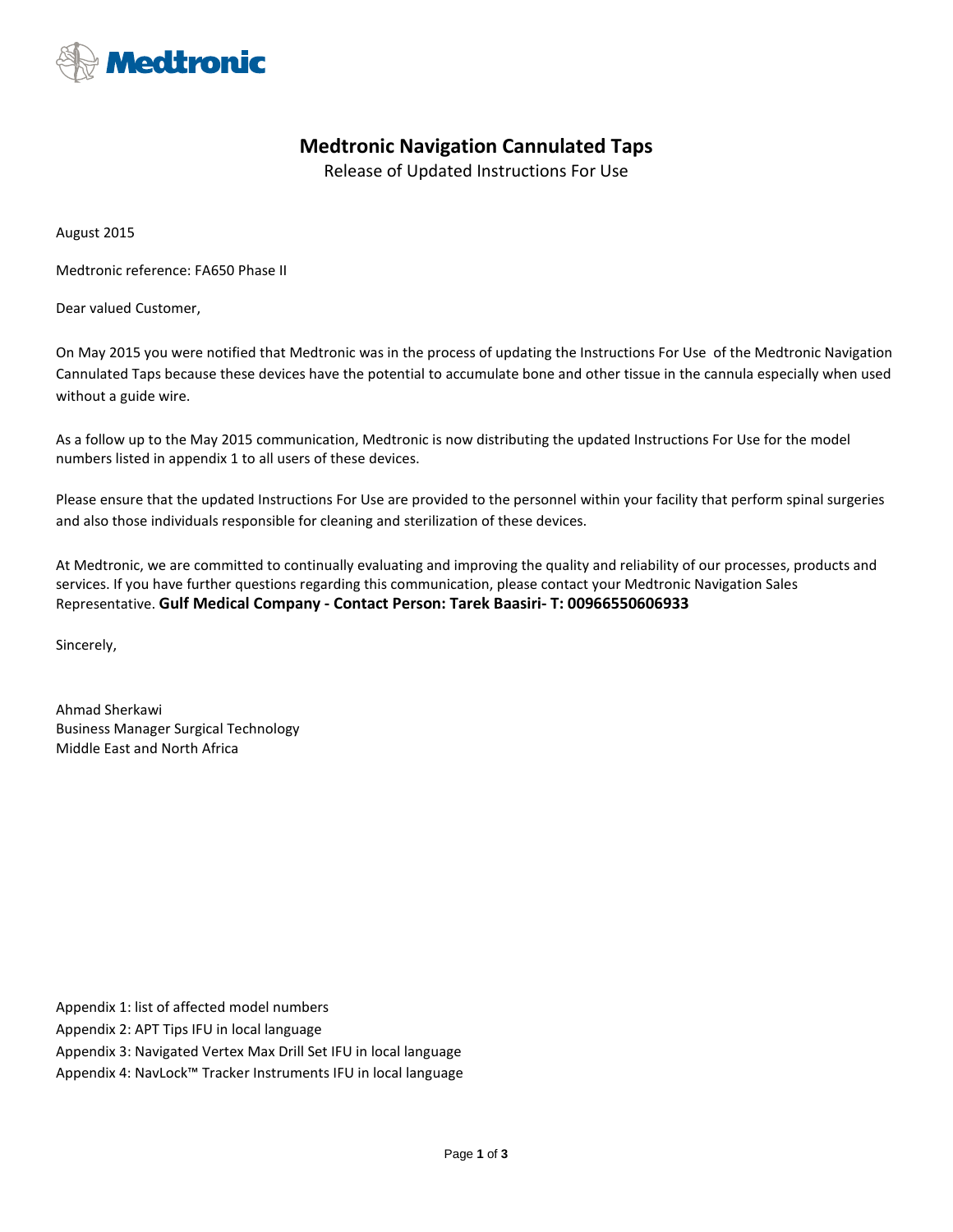

## **Appendix 1: list of affected model numbers**

| <b>Model Number</b> | <b>Description</b>                          |
|---------------------|---------------------------------------------|
| 9734240             | Nav 6.5mm Tap (Cannulated)                  |
| 9734239             | Nav 5.5mm Tap (Cannulated)                  |
| 9734238             | Nav 4.5mm Tap (Cannulated)                  |
| 9734302             | 6.5mm Tap (Cannulated)                      |
| 9734300             | 5.5mm Tap (Cannulated)                      |
| 9734298             | 4.5mm Tap (Cannulated)                      |
| 9734303             | 7.5mm Tap (Cannulated)                      |
| 9734301             | 6.0mm Tap (Cannulated)                      |
| 9734299             | 5.0mm Tap (Cannulated)                      |
| 9734304             | 8.5mm Tap (Cannulated)                      |
| 9730944             | 4.5 mm Cannulated Tap                       |
| 9730945             | 5.5 mm Cannulated Tap                       |
| 9730946             | 6.5 mm Cannulated Tap                       |
| 9733182             | 4.0 mm Cannulated Tap, 1.86P                |
| 9733183             | 4.5 mm Cannulated Tap                       |
| 9733184             | 4 mm Cannulated Tap, 1.5P, UCSS             |
| 960-347             | 7.5 Old Round APT (Cannulated Tap-Tip only) |
| 960-345             | 6.5 Old Round APT (Cannulated Tap-Tip only) |
| 960-344             | 5.5 Old Round APT (Cannulated Tap-Tip only) |

**The above referenced cannulated taps are included in the kits and sets listed below.**

| 963-720 | INST 963-720 APT SET FN                  |
|---------|------------------------------------------|
| 9730262 | INST 9730262 SET, PASSIVE APT            |
| 9731426 | INSTRUMENT SET, 9731426 NAVIGATED LUMBAR |
| 9731921 | KIT 9731921 INSTRUMENT SPINE BASIC       |
| 9732733 | PACKAGE, 9732733, SYNERGY NEW USER       |
| 9733370 | VERTEX MAX SET, 9733370, NAVIGATED       |
| 9734490 | INST SET 9734490 LEGACY                  |
| 9734491 | INST SET 9734491 SOLERA STD              |
| 9734492 | INST SET 9734492 SOLERA DEF UPGRADE      |
| 9734520 | INST KIT 9734520 NAVLOCK LGY BASIC SPINE |
| 9734625 | INST KIT 9734625 NAVLOCK LGY BASIC SPINE |
| 9734631 | TD SET 9734631 LEGACY STD TAPS/DRIVERS   |
| 9734632 | TD SET 9734632 SOLERA STD TAPS/DRIVERS   |
| 9734838 | KIT 9734838 SOLERA 8.5 CANNULATED TAP    |
| 9734901 | INST KIT 9734901 UNV NVLCK LGY BSC SPINE |